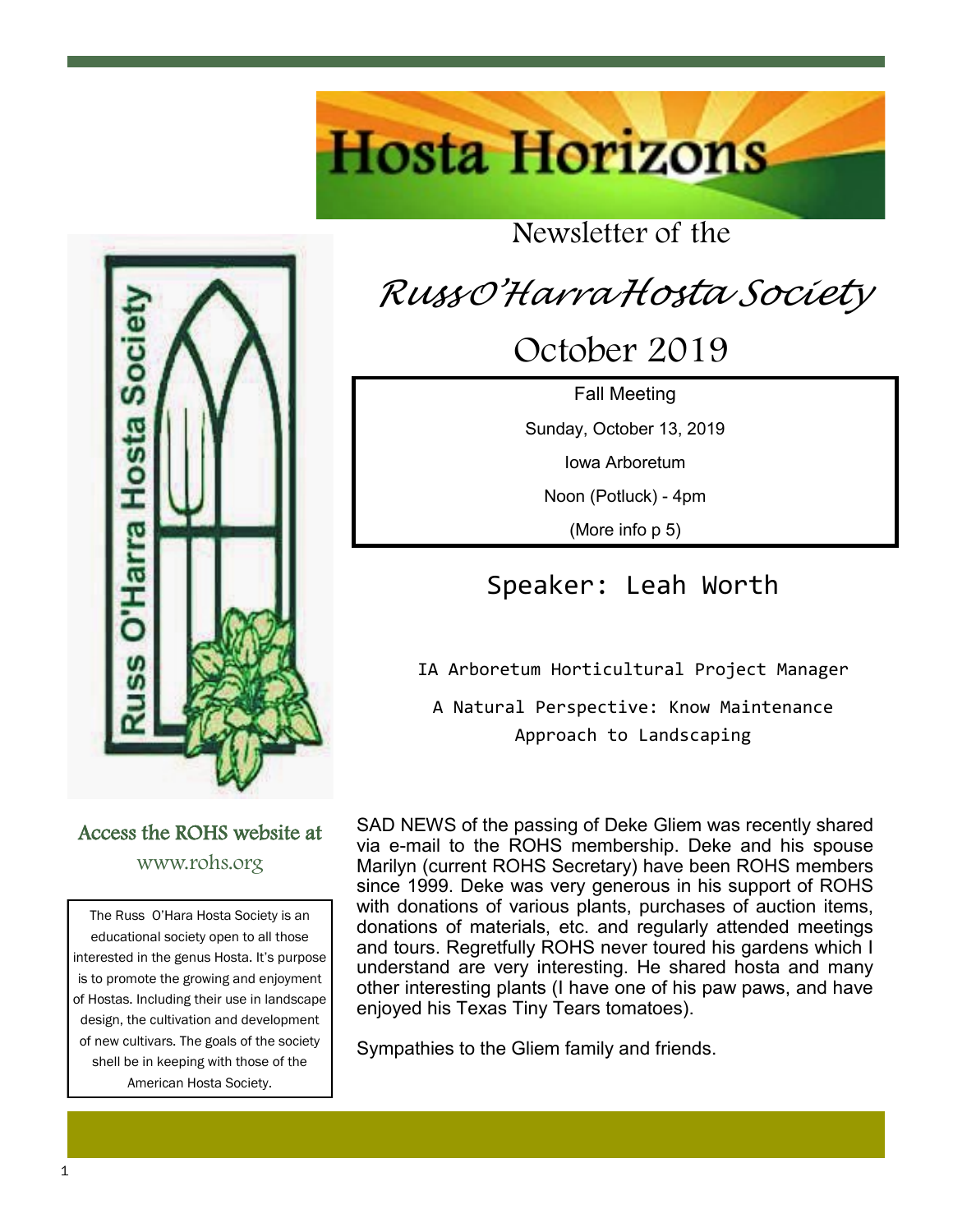#### 2019 SUMMER TOUR/AUCTION RECAP from David Dettmann, Treasurer

The summer August 2019 ROHS "Hosta Horizons" Newsletter described in considerable detail the challenges in developing the annual summer garden tour and auction. A very brief updating of my progress regarding two of those challenges. First, reconstruction of the flooded (May 30) Dettmann basement is essentially done, and 4 days of truck loads resulted in return of the salvaged belongings (739 boxes and wrapped items) as of Friday September 20. Not everything fit into the basement, so our 3 car garage is now re-purposed as a storage unit. Unpacking and moving (back-in for us) is not easy in most circumstances, and ours is compounded by not (yet) having the 12 book cases, storage units, and wardrobes not salvaged from the flood, trying to find and reorganize how they delivered items, locating various hardware to reassemble (and guessing how-we didn't take it apart) shelving units, etc., as well as a few casualties of items broken/dinged (last rites were given to several canned items, lamps, bulbs, etc.). Pictures are worth a 1000 cuss words is our new variation of a proverb for this summer misadventure. As for my pickle ball injury of a left calf tear on July 17, I'm no longer wearing a walking boot or using a cane. However, recovery has been not as good as expected, which resulted in an additional diagnosis of a partially torn achilles tendon, and an extended period of restricted activity. NFL teams needing a kicker will not be calling me this season. I have been able to dig holes for hosta planting during the past week, so I now can do the important things in life.

RESULTS of the Summer Tour: THANKS again to the garden hosts (Gary Garles & Nancy Wells, John Schmacker), Gary for help in organizing routing, locating the Schmacker garden, identifying lunch caterer, & serving as auctioneer; auction plant/item donors and buyers, folks who helped with lunch and auction processes, and people who attended the event on Sunday August 11. We planned to have great weather, and great weather we had...if you were a duck. Umbrellas and rain gear were appreciated, and thanks to a great suggestion from Ellen Glasgow, Hy-Vee's catered lunch was enjoyed in the dry confines of their Altoona store's Clubhouse. After lunch and the rain stopped, we shuttled back outside to the Altoona Enabling Gardens, and many helping hosta hands quickly set up the auction. A total of 35 auction items were donated by Janann Meyer (20 items salvaged from her former home in Ogden), Nancy & Bob Kroll, Gary Garles, John Schmacker, Connie Dingeman, Jean Belzer, Frank & Ellen Glasgow, David & Peg Moody, and David & Betsy Dettmann; THANKS! Auctioneer Gary Garles found 12 bidders from the 21 attendees as winners and resulted in \$606 raised for ROHS, before expenses. THANKS to these bidders (John Schmacker-\$165, Jerrie Pegg-\$156, David & Betsy Dettmann-\$51, Gary Garles-\$45, Mary Van Berkum-\$35, Anne & Bob Kroll-\$34, Anne Lynam-\$33, Connie Dingeman-\$25, Ellen & Frank Glasgow-\$21, Jean Belzer-\$16, Kathy Robinson-\$15, and Sue Slater-\$10) for their support of ROHS. The highest price (\$50) was for 'Golden Meadows' won by Jerrie Pegg after John Schmacker relented in a spirited bidding battle. The rest of the auction field: \$31 ('Guardian Angel'), \$30 ('Carnival,' 'O'Harra,') \$25 ('Dandy Lion,' 'Lakeside Legal Tender,' 'Oreo Cream,' 'Stand By Me,' not 'Boyz Toys'-but ?, HOSTA sign), \$21 ('Lakeside Scamp,' 'Pocketful of Sunshine') \$20 ('Atomic Elvis,' 'Peppermint Ice,' 'Diddly Squat,' 'Yellow Polka Dot Bikini') \$15 ('Crumb Cakes,' 'Eye Catcher,' 'Hideout,' Ligularia, Elephant Ears-5 bulbs), \$12 ('Tic Toc,' 'Whirlwind') \$10 ('Pooh Bear,' 'Tears of Joy,' 'First Frost'), \$9 ('Deep Pockets,' Tequila Sunrise,' 'Blue Hawaii'), \$8 ('Dark Shadows'), \$7 (Hardy Hibiscus), \$6 ('Pineapple Upside Down Cake,' Hardy Hibiscus), and \$5 ('Big Daddy,' Victorian Lady Fern). Expenses for un-reimbursed lunches (lunches were complementary for garden hosts, and reimbursed to plant donors/buyers over \$12), auction supplies, and auction site shelter rental totaled \$357.81, so the net result from the auction gross result and paid lunches was \$354.19 benefitting the ROHS treasury. It wasn't our largest tour auction in attendance, donated items, money raised, and not even the wettest, but I'm guessing it was the latest in the calendar year.

THANKS again to all who participated and supported ROHS!

## Reminder about changes to Member Dues \$10.00 yearly

\$25.00 for three years

Year on mailing label or email is year dues are paid through.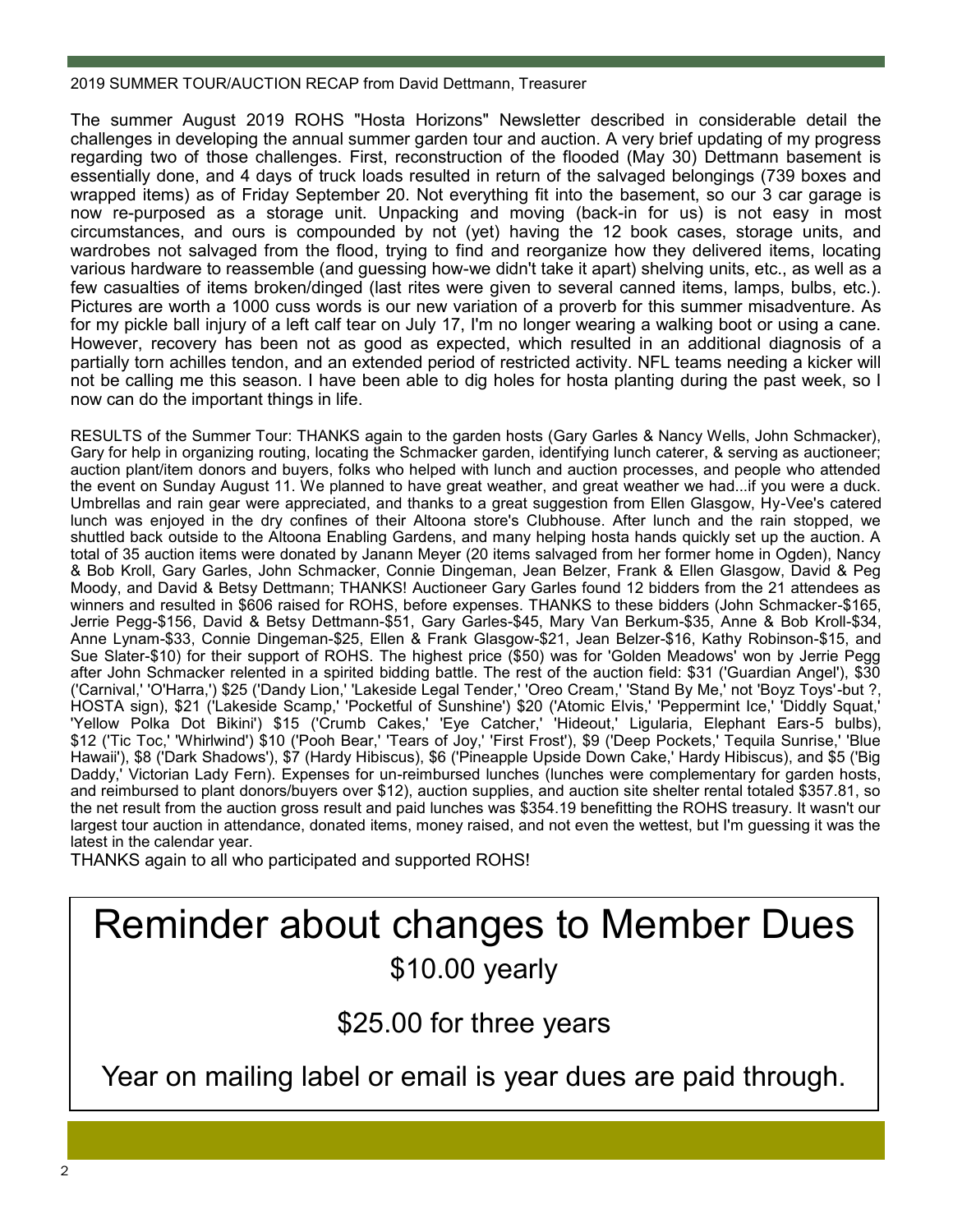# ROHS Officers

Janann Meyer, President

229 6th Ave E Cresco, IA 52136 janannlaree@gmail.com 515-275-2405

Gary Garles, Ex-officio 2110 4th Ave S.E. Altoona, IA 50009 thelandscaperdsm@gmail.com 515-313-6841

### Vacant,

### Vice President

David Dettmann, Treasurer 122 Blue Gill Court Pella, IA 50219 bdd5097@yahoo.com 641-627-5097

Marilyn Gliem, Secretary

14286 141st Street Dawson, IA 50066 gliemdm@msn.com 515-465-4407

Anne Lynam, Newsletter Editor

6589 SE 6th Ave Des Moines, IA 50327 parkk65@mchsi.com 515-265-0017

Donna Miller, Hospitality Co-Chair

1101 Walnut Avenue Creston, IA 50801 jpdm@coonvalleytelco.com 641-344-7312

Lisa Swanson, Hospitality Co-Chair

118 Jackson Street Orient, IA 50858 Lisa swanson@yahoo.com 641-337-56005

### OFFICER ELECTIONS!

It is that time in the ROHS calendar of operations to elect officers for President, Vice President, Secretary, Treasurer, Newsletter Editor, and Hospitality Host(s).

Election will be held at the Fall Meeting. David Dettmann has volunteered/agreed to run as the incumbent treasurer, the Vice President is currently a vacant position, and the rest of the officer slate is unknown at this time.

#### PLEASE, PLEASE, PLEASE

consider volunteering to serve in one of the officer roles! You will get much appreciation and help. For example, there is a well-developed President's Manual (thanks to past Presidents Marlys Anderson and Eve Vanden Broek), and David Dettmann will help guide the Vice President's function of organizing summer tours (and 2020 may already be partially developed!). Officer positions are two-year terms, don't require release of your tax returns, there are no vetting investigations, and the only party affiliation expected is hosta partying. You can be a member of the Red, Green, Blue, Chartreuse, Variegated, White, or Yellow Party-we don't care. Heck, we don't care if you are a known streaker! And it is likely you could run a very low expense campaign as there usually aren't contested races. Get the picture? ROHS is dependent upon having people volunteer for these roles.

THANKS for any self-nominations and nominating others!

2020 NATIONAL AHS Convention "Hosta Vision 2020" will be held in Minneapolis/Brooklyn Park, MN June 10-13. See hostavision2020.com for details, registration forms, etc.

2020 MRHS EVENTS: Midwest Regional Hosta Society will have their "Hostas Chicago Style" convention July 16-19, 2020 in Lisle, IL.

Can't wait until those dates for hosta action and socializing fun? The 2020 Midwest Regional Hosta Society "Winter Hosta Symposium" on Saturday February 1, 2020 in Brookfield/ Milwaukee, WI will get your 2020 hosta year started with great information and networking.

Please see midwesthostasociety.org for details on those great events!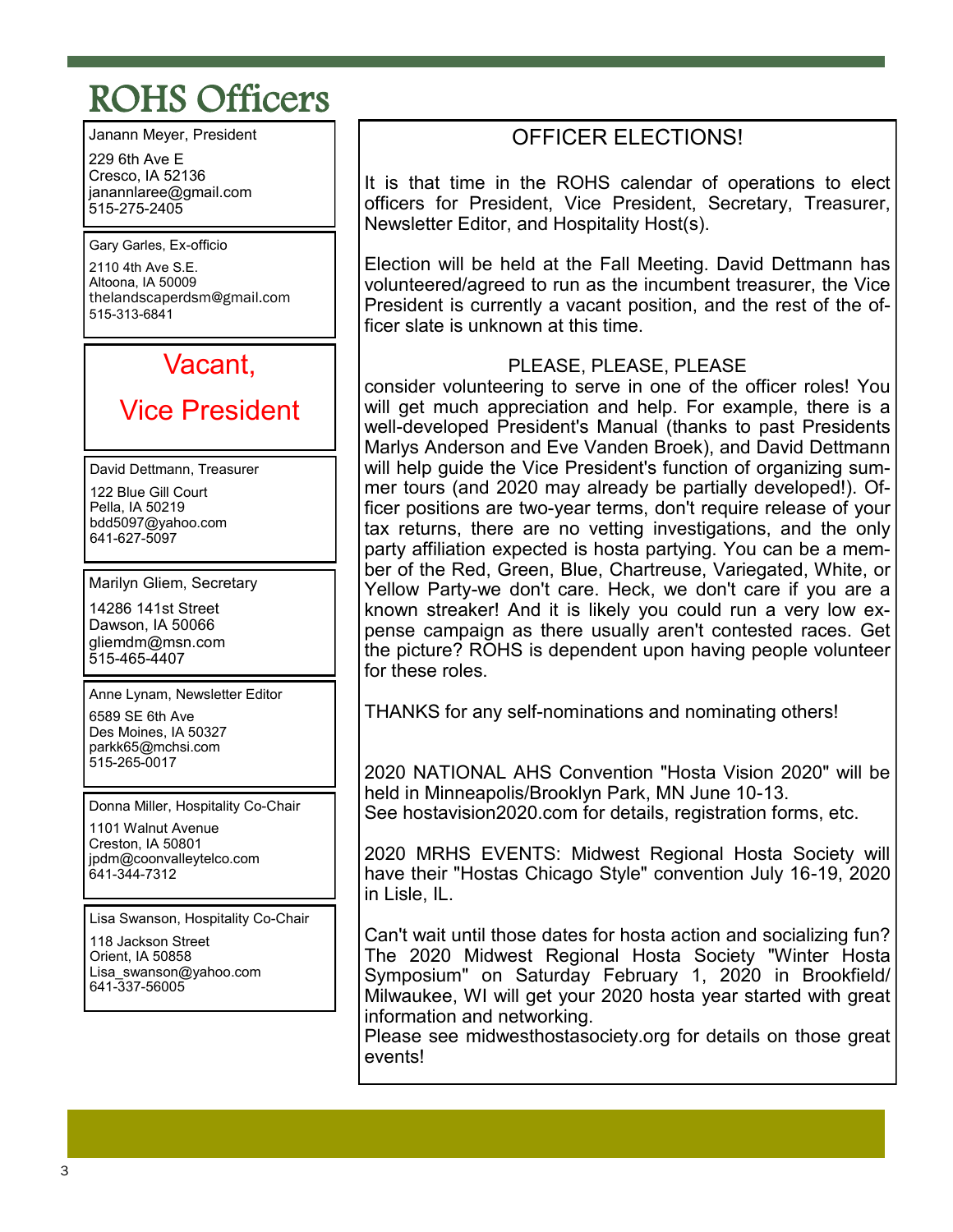#### ROHS April 28, 2019 meeting

Meeting was held at the Neil Smith Wildlife Refuge, Prairie City, IA. 26 members were present. Noon potluck was held.

Gary Garles spoke on "Garden Design: Beds, Berms, Lawns and Paths". Gary has a degree in horticulture from ISU. He is now part time for DeVries. He worked for Bob Lenc during high school to 1985, came back in 2004 to the end of the company. Most customers know what they want. Break it down into goals you can work with.

Janann called the meeting to order at 2:45.

Treasurer report:

- 1. Expenses since September 2018 newsletter report:
	- a. Anne Lynam \$188.50 for July & September 2018 newsletters production/distribution.
	- b. Jim Hartmann \$100.00 speaker fee/gas mileage costs to/from Minneapolis for fall meeting.
	- c. Auto Owners Insurance Co. \$267.00 for annual liability coverage policy for 2019.
	- d. In the Country Gardens &; Gifts (Josh Speece) \$220.00 for 2019 web hosting & maintenance.

 e. 25th Anniversary Gala Expenses: Total of \$4,015.71. (Iowa Machine Shed Catering for 45 people = \$1,276.60 "Party for 4"; Music = \$100.00, Glenn Herold Speaker & travel fee = \$500.00 & 2 nights lodging at Hotel Pattee = \$311.36, projector rental = \$64.20, Snus Hill Winery facility rental = \$225.00, Invitation & Name Tag (120 invitations sent) expenses for printing, postage, envelopes, paper, etc. = \$131.57,

Gift Trowels (60 from Wilcox Tool) = \$787.27 + Pella Engraving services = \$461.00 + Gift wrapping = \$33.63, Decoration expenses = \$103.58.

- 2. Deposits since September 2018 newsletter report:
	- a. Interest earned in 2018 for the Community 1st Credit Union checking account: \$22.91
	- b. Deposits from memberships  $(4 \otimes $25.00) = $100.00$
- 3. Balance on 4/28/19: \$9,314.55
- 4. Future 2019 expenses: \$250.00 for annual contribution to Ted E. Davidson Scholarship at DMACC, spring meeting

expenses (\$100 for room rental donation & possible hospitality costs), newsletters (TBD) annual organizational

membership to Iowa Arboretum (\$75), AHS Convention Artistic Award (approximately \$68), fall meeting expenses

(TBD), possible summer tour/auction (TBD), insurance liability coverage for 2020

(approximately \$275.00). Also possible printing & distribution expenses for revised/current membership brochure (TBD).

May 3 & 4 is Iowa Arboretum spring plant sale. May 3 rd is the auction and silent auction. \$50 includes the meal.

American Peony Society May 15 – 19. Ames at Reiman Gardens.

American Hosta Convention is June 12 – 15 Green Bay, WI. Meeting is sold out, will put names on waiting list. Combined event with Midwest Hosta.

Josh Spece is having an event July 27 th near Independence. Bob Solberg will be the guest speaker.

Old Business: Still need a Vice President.

June 9 th is a conifer tour. Gary's house is on the tour.

Fall meeting will be election of officers. Lea Worth speaker. New Horticultural designs started at Iowa Arboretum.

Dorothy Lewis moved to adjourn the meeting and David Dettmann was 2nd . Meeting adjourned at 3:35.